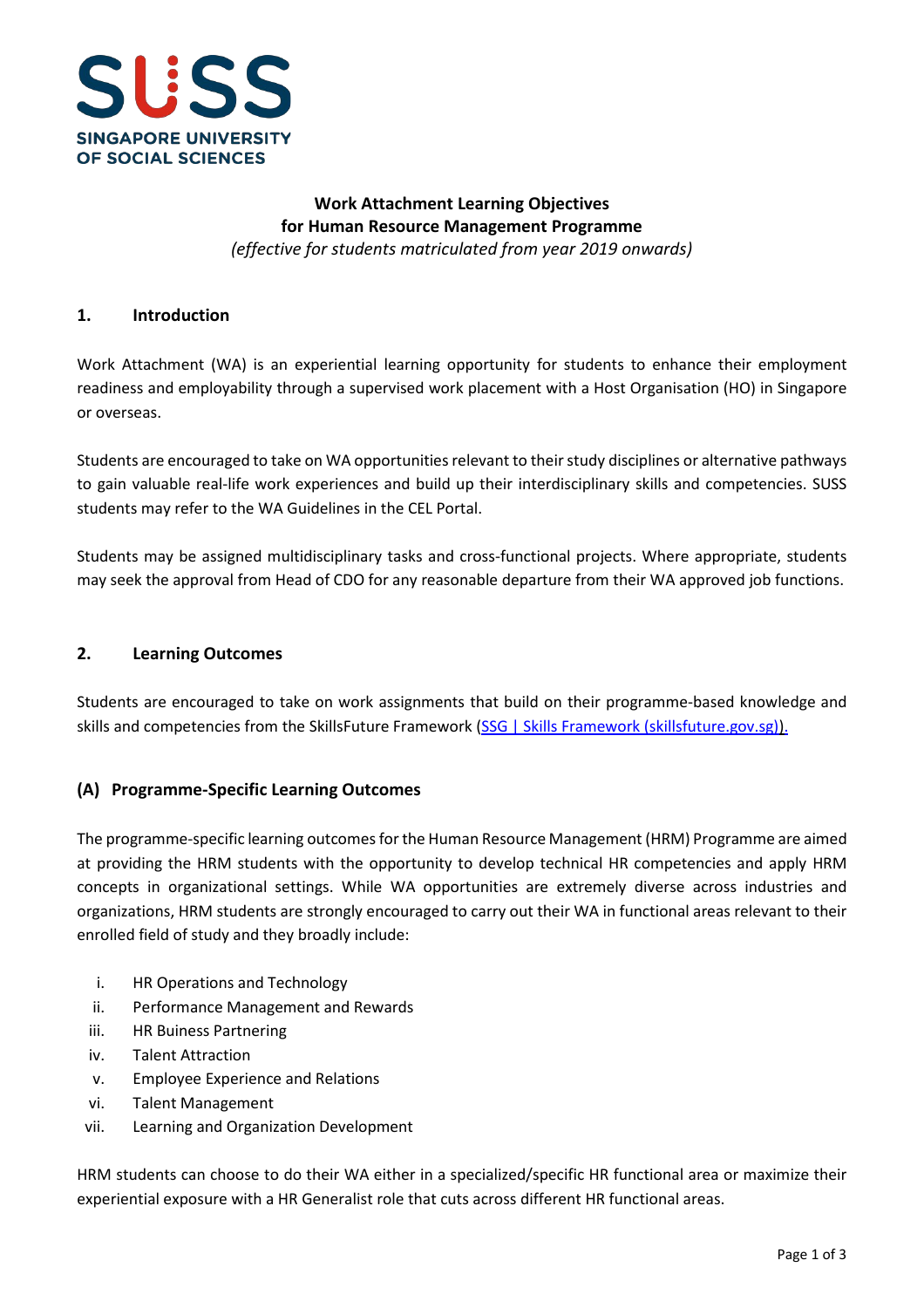

# **Work Attachment Learning Objectives for Human Resource Management Programme**

*(effective for students matriculated from year 2019 onwards)*

By the end of the WA, the HRM student should be able to achieve the desired outcomes:

- Identify relevant HRM concepts, philosophies, theories, and approaches that contribute to HR functions in the organisation.
- Demonstrate relevant HR competencies with regards to HR knowledge and practice in at least one functional area in HR.
- Demonstrate awareness of the organisation's business, internal and external customers, and the relevant stakeholders.
- Describe the HR role in delivering value and performance that contribute to the organization's business, vision and mission.
- Offer suggestions to help improve HR practices that are feasible and aligned with business needs.
- Produce a final report that covers personal learning and insights gleaned from key tasks' performance and related challenges during WA.

Please refer to the Skills Framework [\(SSG | Skills Framework \(skillsfuture.gov.sg\)\)](https://www.skillsfuture.gov.sg/skills-framework) for an overview of the relevant occupation/job role description, skills requirement, and career pathways.

### **(B) Generic Learning Outcomes**

The generic learning outcomes are aligned to the SkillsFuture Framework's critical core skills (CCS): SSG | Critical [Core Skills \(skillsfuture.gov.sg\).](https://www.skillsfuture.gov.sg/skills-framework/criticalcoreskills)

Students are strongly encouraged to develop these CCS (16 competencies; grouped into 3 clusters) that are most relevant to their specific roles during WA. The CCS are transferable and they serve to enhance students' employability.